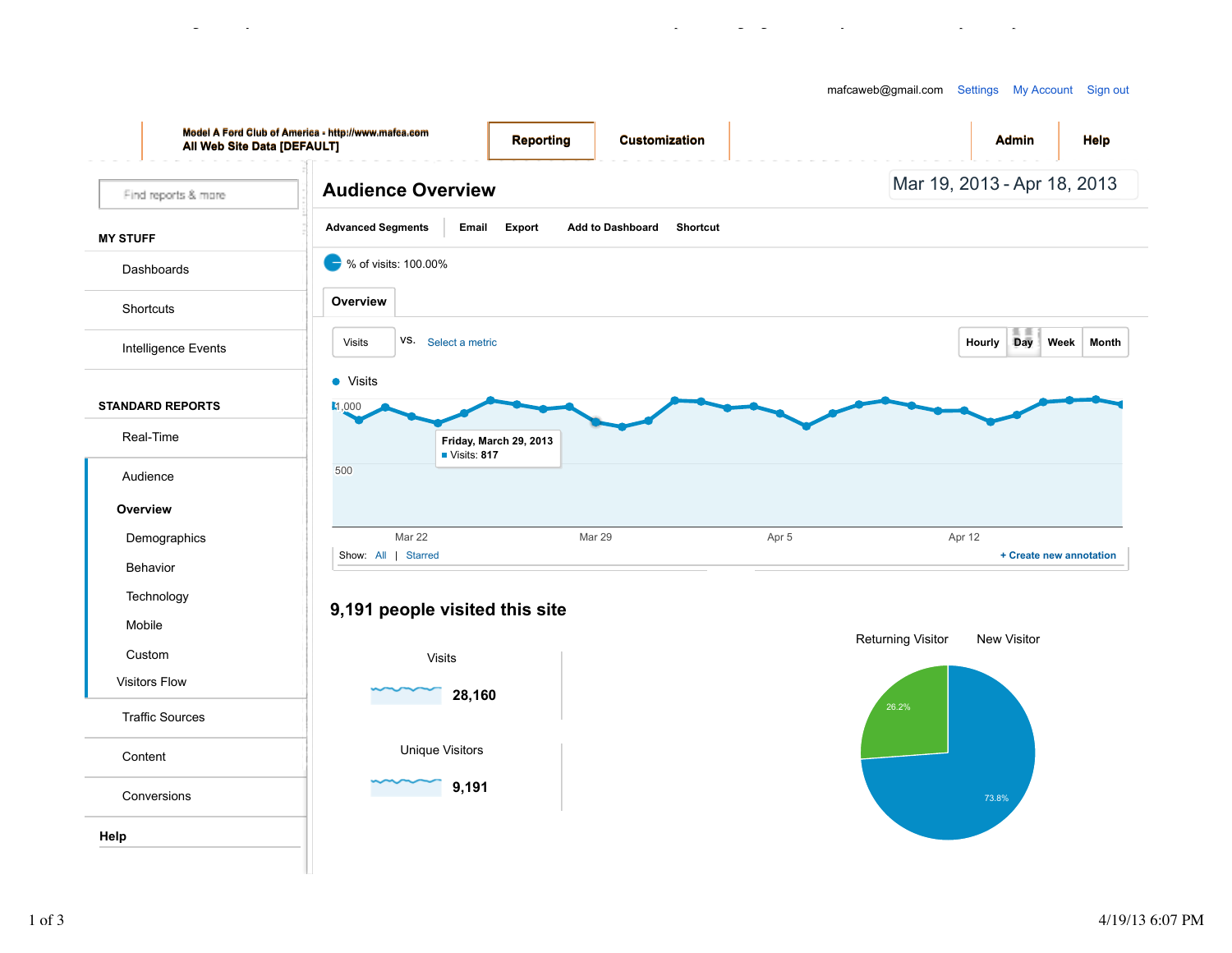| All Web Site Data [DEFAULT] | Model A Ford Club of America - http://www.mafca.com<br>Reporting         | <b>Customization</b>                       |                                                | <b>Help</b><br><b>Admin</b>        |  |  |
|-----------------------------|--------------------------------------------------------------------------|--------------------------------------------|------------------------------------------------|------------------------------------|--|--|
| Find reports & more         | Language                                                                 |                                            |                                                | Mar 19, 2013 - Apr 18, 2013        |  |  |
| <b>MY STUFF</b>             | <b>Advanced Segments</b><br>Customize<br>Email<br>Export                 | <b>Add to Dashboard</b><br><b>Shortcut</b> |                                                |                                    |  |  |
| Dashboards                  | % of visits: 100.00%                                                     |                                            |                                                |                                    |  |  |
| Shortcuts                   | <b>Explorer</b>                                                          |                                            |                                                |                                    |  |  |
| Intelligence Events         | Ecommerce<br>Site Usage                                                  |                                            |                                                |                                    |  |  |
|                             | VS. Select a metric<br><b>Visits</b>                                     |                                            | Day                                            | Week<br>Month                      |  |  |
| <b>STANDARD REPORTS</b>     | • Visits                                                                 |                                            |                                                |                                    |  |  |
| Real-Time                   | 1,000                                                                    |                                            |                                                |                                    |  |  |
| Audience                    |                                                                          |                                            |                                                |                                    |  |  |
| Overview                    | 500                                                                      |                                            |                                                |                                    |  |  |
| Demographics                |                                                                          |                                            |                                                |                                    |  |  |
| Language                    | Mar 22<br><b>Mar 29</b>                                                  | Apr 5                                      | Apr 12                                         |                                    |  |  |
| Location                    |                                                                          |                                            |                                                |                                    |  |  |
| Behavior                    | <b>Visits</b><br>Pages / Visit                                           | Avg. Visit Duration                        | % New Visits                                   | <b>Bounce Rate</b>                 |  |  |
| Technology                  | 28,160<br>1.60<br>% of Total: 100.00% (28,160)<br>Site Avg: 1.60 (0.00%) | 00:02:05<br>Site Avg: 00:02:05 (0.00%)     | 26.16%<br>Site Avg: 26.16% (0.00%)             | 56.14%<br>Site Avg: 56.14% (0.00%) |  |  |
| Mobile                      |                                                                          |                                            |                                                |                                    |  |  |
| Custom                      | Primary Dimension: Language                                              |                                            |                                                |                                    |  |  |
| <b>Visitors Flow</b>        | <b>Plot Rows</b><br>Secondary dimension<br>Sort Type:                    | Default                                    | advanced                                       |                                    |  |  |
| <b>Traffic Sources</b>      | п<br>Language                                                            | <b>Visits</b>                              | Avg. Visit<br>Pages / Visit<br><b>Duration</b> | % New Visits<br><b>Bounce Rate</b> |  |  |
| Content                     | 0<br>1. en-us                                                            | 26,028                                     | 1.61<br>00:02:09                               | 25.23%<br>54.88%                   |  |  |
|                             | 2. en<br>0                                                               | 636                                        | 1.39<br>00:01:31                               | 15.41%<br>68.55%                   |  |  |
|                             |                                                                          |                                            |                                                |                                    |  |  |

Language - Google Analytics https://www.google.com/analytics/web/?hl=en&pli=1#report/visitors-overview/a3852...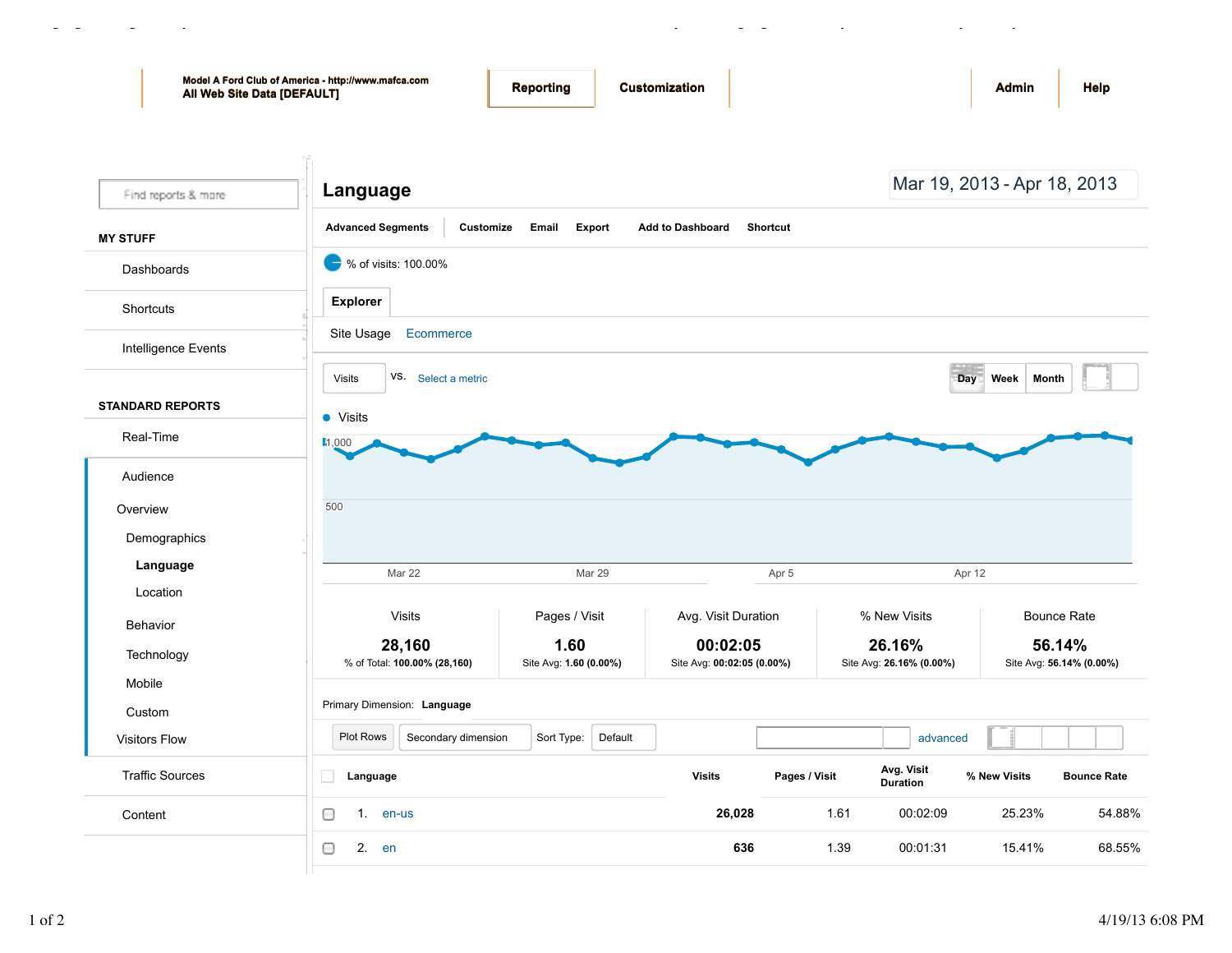| Model A Ford Club of America - http://www.mafca.com<br>All Web Site Data [DEFAULT] |                           | <b>Reporting</b> | <b>Customization</b> |     |            |                            | <b>Admin</b>                                                                        | <b>Help</b> |
|------------------------------------------------------------------------------------|---------------------------|------------------|----------------------|-----|------------|----------------------------|-------------------------------------------------------------------------------------|-------------|
| Help                                                                               | 3.<br>pt-br<br>O          |                  |                      | 186 | 1.60       | 00:00:55                   | 42.47%                                                                              | 68.28%      |
| Language<br><b>Viewing Metrics</b>                                                 | 4.<br>es-es<br>O          |                  |                      | 182 | 1.30       | 00:00:54                   | 40.11%                                                                              | 75.82%      |
| Video: Data Display (View) Options                                                 | 5 <sub>1</sub><br>0<br>es |                  |                      | 177 | 1.23       | 00:00:37                   | 65.54%                                                                              | 83.62%      |
| The Language Report<br><b>Audience Overview</b>                                    | 6.<br>O<br>en-gb          |                  |                      | 135 | 1.39       | 00:01:24                   | 28.89%                                                                              | 66.67%      |
| Help center                                                                        | 7.<br>de<br>0             |                  |                      | 106 | 1.45       | 00:02:15                   | 56.60%                                                                              | 67.92%      |
| Go<br>Search help center                                                           | 8. nl<br>0                |                  |                      | 98  | 1.27       | 00:00:44                   | 35.71%                                                                              | 79.59%      |
|                                                                                    | 9. nb<br>0                |                  |                      | 96  | 1.92       | 00:01:18                   | 4.17%                                                                               | 34.38%      |
|                                                                                    | 10. da<br>0               |                  |                      | 71  | 1.38       | 00:00:58                   | 16.90%                                                                              | 70.42%      |
|                                                                                    |                           |                  |                      |     | Show rows: | $\frac{4}{7}$ Go to:<br>10 | 1 - 10 of 57<br>This report was generated on 4/19/13 at 6:08:25 PM - Refresh Report |             |
|                                                                                    |                           |                  |                      |     |            |                            |                                                                                     |             |

Language - Google Analytics https://www.google.com/analytics/web/?hl=en&pli=1#report/visitors-overview/a3852...

© 2013 Google | Analytics Home | Terms of Service | Privacy Policy | Contact us | Send Feedback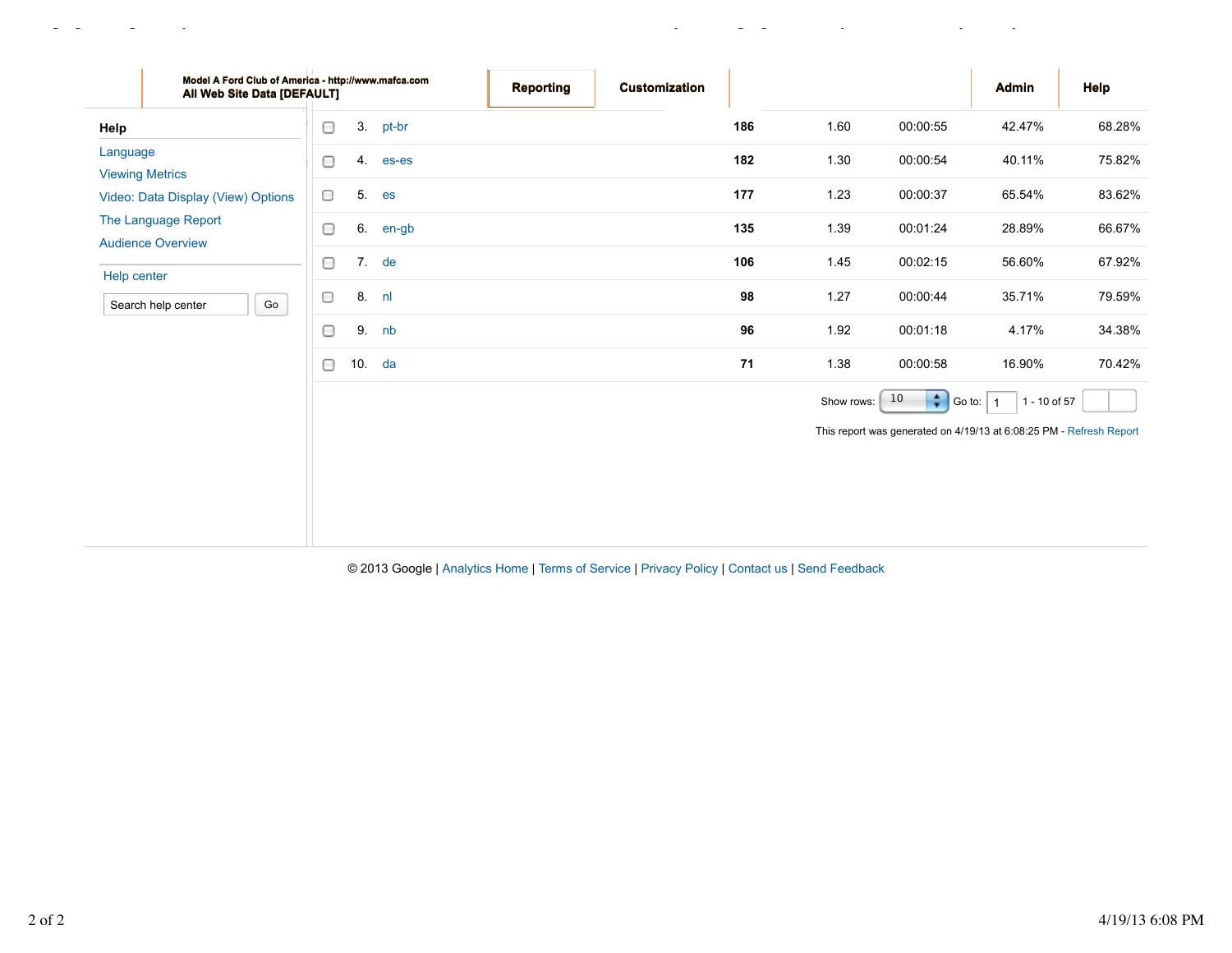

Location - Google Analytics https://www.google.com/analytics/web/?hl=en&pli=1#report/visitors-overview/a3852...